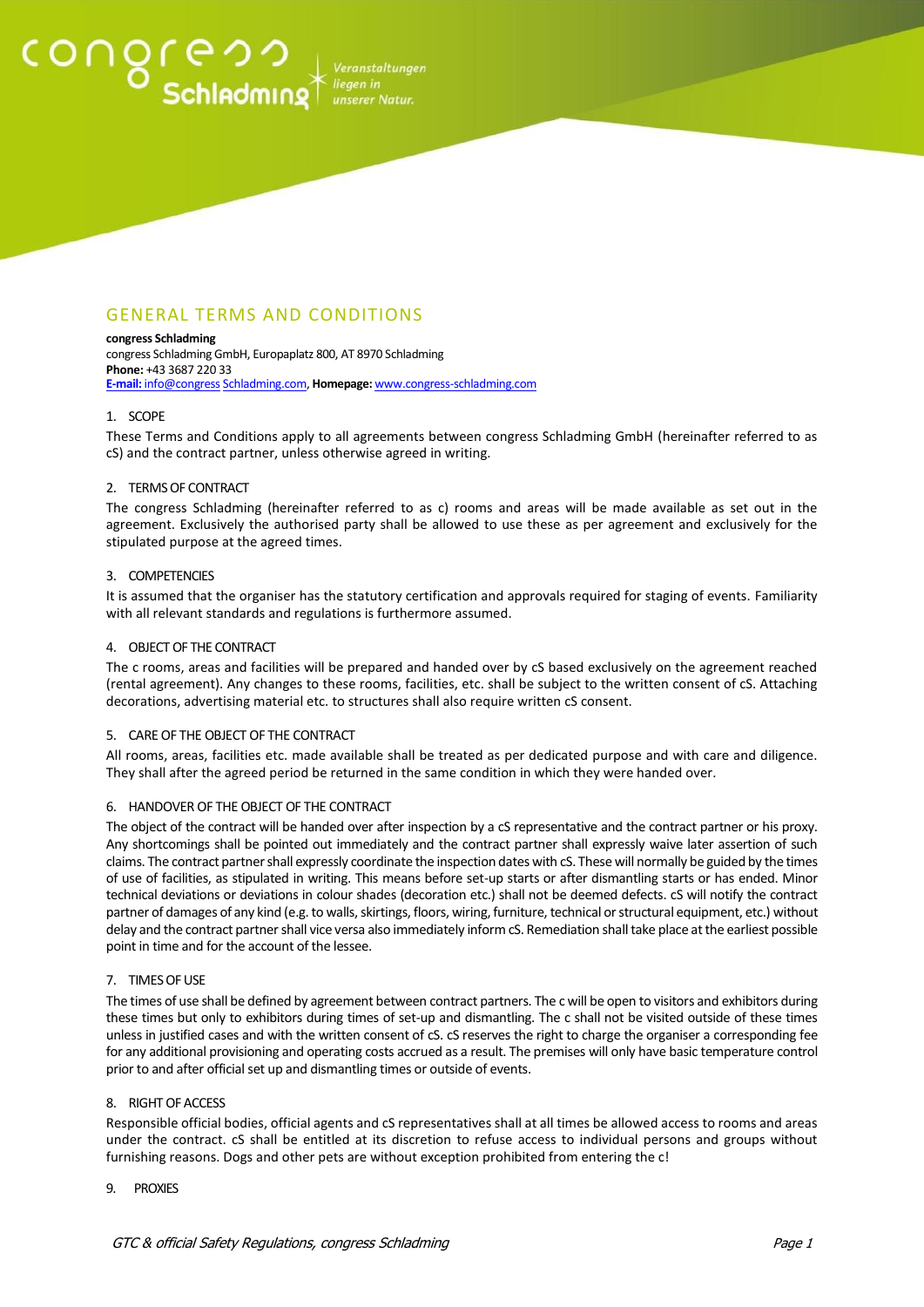Veranstaltungen

Proxies of contract partners shall be deemed authorised to receive official instructions or any complaints and statements, including by cS, with binding effect on a contract partner. Proxies shall be named on conclusion of the contract.

# 10. MANDATORY ATTENDANCE

Contract partners shall ensure that they or an authorised person will be present and permanently reachable by phone for the duration of use.

# 11. PRICES

The cS pricelist as valid at the time of the event shall constitute a component of the rental agreement.

# 12. OFFICIAL APPROVALS, PERMISSION, INSPECTION

Contract partners shall be obligated to ensure, at their expense, that all the required approvals and permissions will be available on time. Official requirements shall be fulfilled without delay and at own cost. The fulfilment of this obligation shall be verified. Contract partners or their proxies shall attend official inspections that may be required. The organiser or an authorised, competent representative shall be present during official inspections (public events) and reliably and in good time arrange for the remediation of defects for which he is responsible.

# 13. DUES AND FEES AT EVENTS

Contract partners shall be responsible for official notification of and payment of all dues and fees. Contract partners shall indemnify and hold harmless cS should such payments be claimed from cS directly.

# 14. VERBAL NOTIFICATIONS

Verbal notification of contract partners or their proxies of imminent danger will suffice (e.g. in the course of an event). Such verbal notification shall be confirmed in writing within 48 hours.

### 15. IMMEDIATE MEASURES

In the event that a contract partner or his proxy depart or cannot be reached prior to or during an event or use under the contract, cS shall have the authority to, without advance communication and at the contract partner's risk and liability, including for his account, take any measures deemed appropriate given the situation.

# 16. DUTY TO INFORM

Contract partners shall inform cS about the type and course of an event in detail no later than 3 weeks in advance of such event, in writing.

# 17. PUBLIC EVENTS

Public events are subject to special provisions and regulations by the police. Compliance with these regulations is explicitly pointed out. The organiser shall, in coordination with cS in terms of competency and tasks, appoint controlling and safety staff for large events. Only legally authorised companies are allowed to provide control and security services. cS reserves the right in some cases to increase the number of security staff required under police regulations governing events. This will also be for the account of the organiser.

### 18. STANDARD OF EVENTS

The appointments and performance of events or activities serving to achieve the purpose of the contract shall be in keeping with cS standards and image.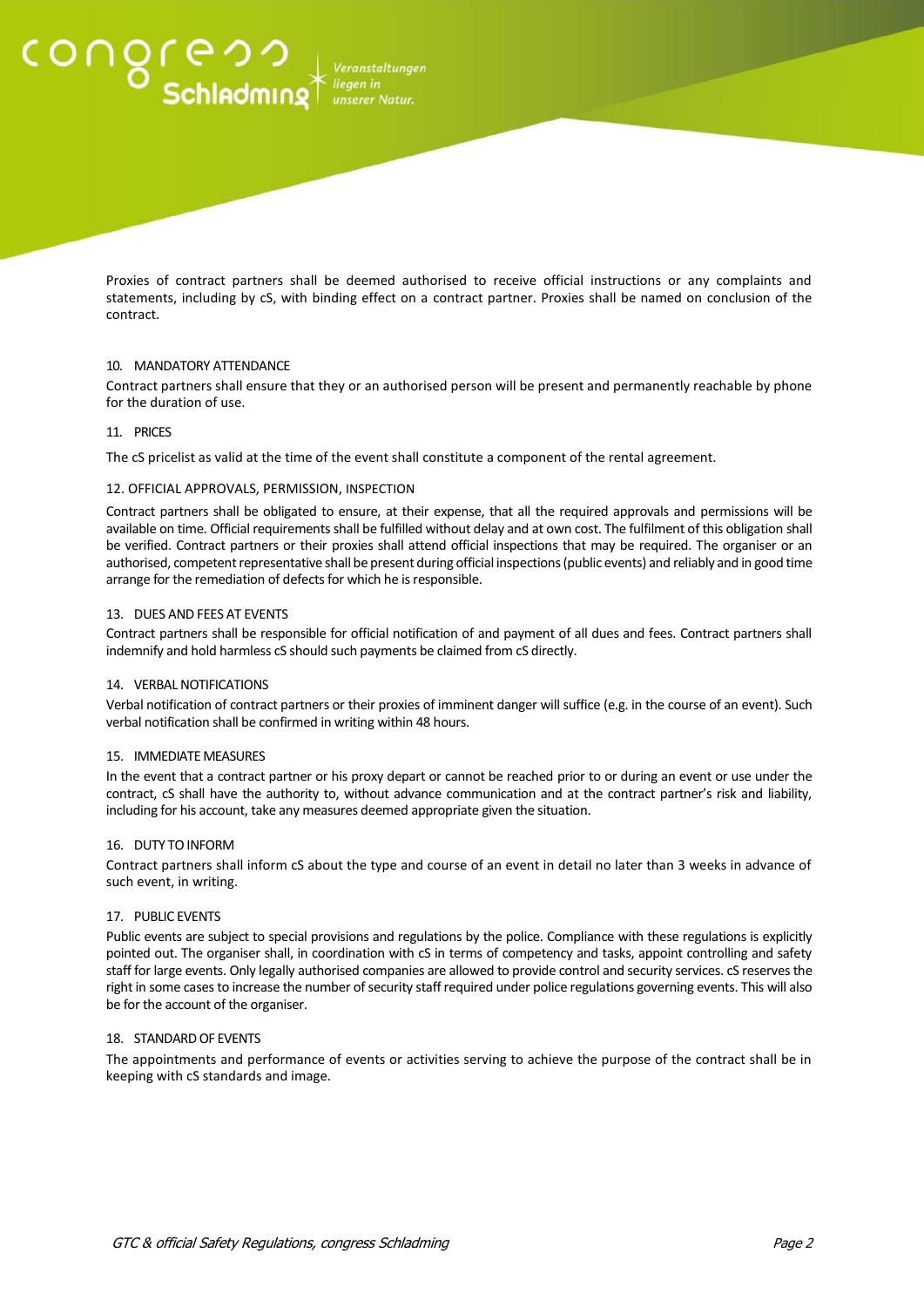# congreっっ<br>schladming

# 19. EXTREMIST EVENTS

Should it, in the course of an event, transpire even briefly that the event is extremist, then cS shall be entitled to withdraw from the contract (without time-bar) at no cost and without any consequences.

# 20. CATERING

Catering shall be provided exclusively by a catering company authorised by cS. Kulinarwerk Gmbh, Schladming, is the exclusive catering partner of c. Relevant separate agreements shall be concluded with this catering partner. No own food and beverages shall be served.

# 21. IN-HOUSE FACILITIES

In-house facilities shall not be operated unless under instruction of the company technician. Any external facilities/apparatus shall be approved by cS in advance and shall not be installed unless under supervision of in-house staff.

# 22. INTRODUCTION OF OBJECTS

No objects of whatever kind shall be brought in unless by prior agreement between contract partners. The time and type of delivery and any storage that may be required shall also be by agreement. Official regulations on the introduction of items must be heeded. cS accepts no liability for objects of any kind (also machinery, equipment, etc.) that may be introduced into the c. All risks shall be borne by contract partners and the latter shall also, among other, indemnify and hold harmless cS against any third party claims. cS does not offer security services. cS accepts no liability for removed or stored objects of any kind. Structural changes shall in principle not be allowed. An electrical certificate (report) of compliance with standards shall be submitted prior to the start of an event for interior and exterior exhibitions, trade fair booths, tents and structures fitted with multiple electrical facilities. When setting up trade fair and exhibition booths, cS shall be shown a plan to scale, indicating escape routes and emergency exits. Examined plans will be approved and shall be implemented without changes.

### 23. SECURITY SERVICES

cS accepts no liability for objects introduced by the organiser or an exhibitor nor will it offer compensation for damaged or stolen goods. cS supervisory staff is not authorised to accept instructions of any kind from organisers/exhibitors. cS accepts no liability of any kind for instructions given or accepted in breach of this provision. Organisers may, via cS, order security services from a cS approved and selected security company to keep a watch over events. The contractual relationship in terms of security services shall be between organisers and the security company directly. cS accepts no liability for any damages or loss. The use of internal security services of the organiser shall require separate cS approval. Security provided by such internal services before, during and after events on the premises shall furthermore comply with the following provisions: Security staff shall clock in before commencing their shift. Their presence shall be confirmed by entry of their own name and the date and time of arrival in a list provided for this purpose. Security personnel shall sign off at the end of their shift and before leaving the premises, in this way also recording the end of that shift in the aforementioned list. Security personnel shall be restricted to the area of the event for which their commissioned services are required. The event area shall be entered and exited by the shortest most direct route through c premises. Should this requirement be ignored, cS will assume that persons found in such areas are unauthorised and cS reserves the right to take special measures or expel such person from the premises, assertion of further claims reserved.

### 24 MISSING OBJECTS

cS accepts no liability for the loss of objects, monies or the like by a contract partner, his employees, agents, visitors or guests in the course of or related to events; this shall also apply to theft. Organisers shall be responsible for insurance of their property (e.g. damage/loss caused by theft, burglary or fire). Appropriate insurance will be possible if required. cS shall be entitled to check all the aforementioned persons in person to prevent or prove any property crimes. Contract partners undertake to pay a cash deposit in an amount determined by cS to cover potential damage caused by the abovementioned persons.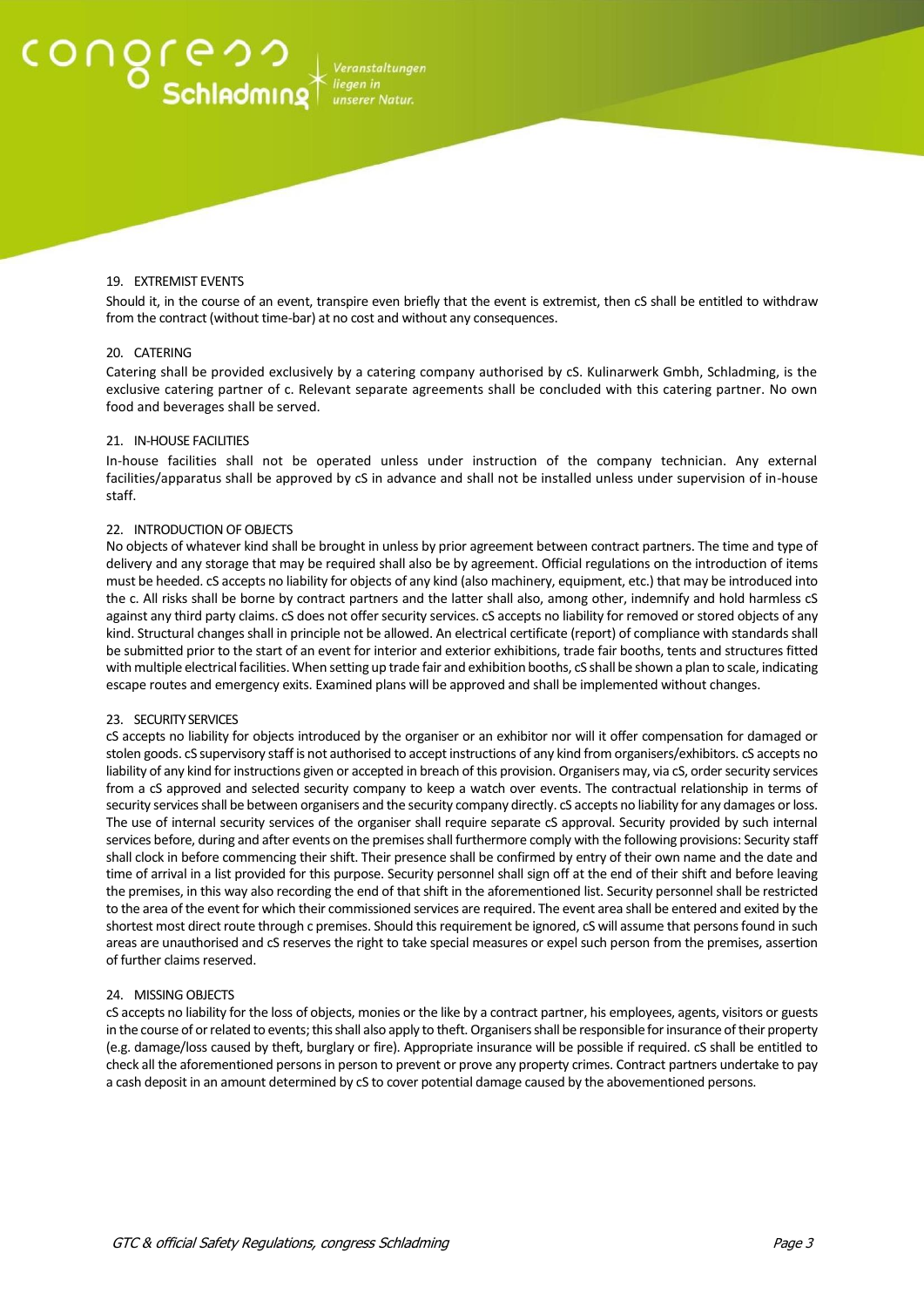# $:$  O N  $\bigcirc$  C  $\cap$  O  $\cap$  Schladming $\uparrow$

# 25. EXTERNAL EQUIPMENT AND MACHINERY

No equipment or machinery shall be used unless provided by cS or with the written cS consent. Organisers shall stay informed of and abide by generally accepted codes of practice in Austria, including occupational health and safety, all legal and official provisions, provisions of professional associations and other provisions for the prevention of accidents including other safety regulations, to ensure that users, third parties and structural facilities will be protected against hazards of any kind (including life and health) during their designated use. Machinery and apparatus shall under no circumstances be installed or demonstrated without safety systems. In addition to these general provisions, all other relevant special regulations and provisions governing building, construction, electrical equipment and technical implementation of any kind shall be heeded, even if not specifically mentioned here. No machinery and apparatus with combustion engines shall be operated in the event areas. Vehicles with internal combustion engines shall not enter the building under own power. The fuel tanks of machinery and equipment set up in the event room and operating with volatile fuels (petrol, benzol, liquid gas and the like) shall be emptied and their filling apertures closed before they are brought into the area. Batteries shall be removed or disconnected. Engines and bodywork must be thoroughly cleaned from oil. Lighting, speakers and other technical equipment shall only be installed by in-house staff or by specialist companies approved and appointed by cS.

# 26. DECORATION

Double-sided tape (if used) used to attach floors, decorations etc. shall be exclusively cS approved products. Decorative components in public areas and on stage shall be slow-burning, low smoke development and non-drip as required under Ö-Norm *[Austrian Standard]* 13501-1 C-s1-d0. A fire behaviour certificate shall be presented, if needed. Markings, logos, transparencies, flags and the like shall be attached as agreed with cS. Only materials removable without leaving residues shall in principle be used.

# 27. FLOOR COVERINGS

Only loose carpets or tiles shall be used when laying various floor coverings. Glued-on floor coverings or self-adhesive carpet tiles are prohibited. Exclusively the adhesive tapes mentioned under Point 26 shall be used and contract partners shall remove these again after the event, leaving no residues.

### 28. DISMANTLEMENT AND AWAY TRANSPORT

All objects brought in shall be dismantled and properly and completely removed within the time allowed under the contract; failing this, cS shall be entitled, irrespective of ownership, to remove and store such goods at the expense and risk of contract partners. Packaging material and transport crates shall be removed from site before the event commences. Any residual waste, paper, cardboard and other waste the organiser fails to remove as agreed will be removed by cS at the organiser's cost.

### 29. WASTE DISPOSAL

Statutory regulations hold the organiser responsible for the disposal of all kinds of waste resulting from the event and installations and dismantlement. The organiser or a disposal company commissioned by him shall remove the arising material, taking into account separation of recyclable material (paper, cardboard, glass, metal, plastic, etc.). Should contract partners fail to meet this obligation, cS will be entitled to arrange such disposal at the expense of the contract partner. This arrangement excludes waste produced by c's internal caterers.

### 30. CLEANING

The arrangements for final cleaning of the rented premises will be detailed in the relevant offer or order confirmation. Notes in these documents referring to "normal use" will be based on the following assumptions: The rented premises and associated areas (staircase, foyer, lifts, restrooms, etc.) will be utilised to the extent that once-off wet cleaning of the floor will restore their usability again. Any cleaning of walls and glass surfaces, furniture, etc. required over and above this shall not be deemed caused by normal use. Contract partners requiring deep cleaning, intermediate cleaning or cleaning of visible areas only in rooms or on individual objects, may request such cleaning at own cost. Cleaning will be by cS contracted cleaning companies or by in-house staff – cleaning by the organiser's staff will not be permitted.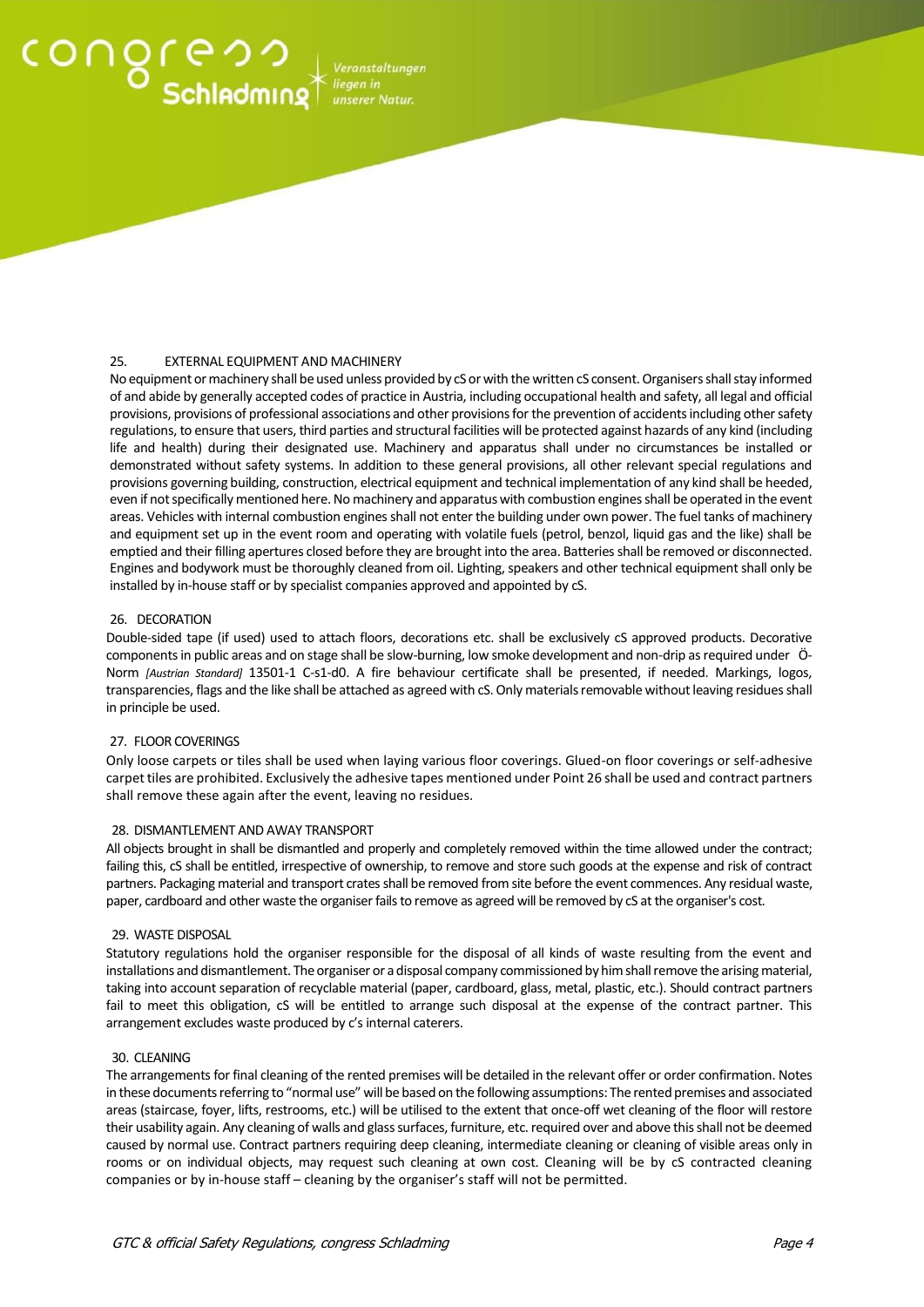# $\begin{array}{l} \text{COMC} \\ \text{Schladming} \end{array} \begin{array}{l} \text{Verastaltung} \\ \text{Nasser Natur.} \end{array}$

# 31. DISTRIBUTION/SELLING OF GOODS OR PRINTED MATTER

Distribution or selling of goods, printed matter, foodstuffs or other objects on cS premises (including open areas) shall require express cS consent. Contract partners shall obtain all the requisite official approvals and shall be liable for the payment of all dues (e.g. taxes, etc.). Contract partners shall indemnify and hold harmless cS in cases of direct cS involvement.

# 32. ADVERTISING MEASURES

cS shall in good time be informed of advertising contract partners intend to carry out. The rented areas will be available to contract partners for advertising purposes. cS shall be entitled to lay down design rules taking into account the overall image. Advertising external the rented rooms and areas shall be prohibited unless with written cS consent. cS shall be entitled to stop advertising by unauthorised presentations or means without consulting contract partners and without legal opinion and to remove such advertising at the expense of the contract partner. In the event of disputes about the admissibility of advertising, cS shall make final decisions in exclusion of legal recourse. cS decisions shall be final. The cS logo (font and colour) shall not be used unless with the express consent of cS Management. Only cS approved text shall be allowed for the announcement of events. This shall read: "congress Schladming", unless otherwise decided by cS.

# 33. TECHNICAL MALFUNCTIONS

cS accepts no liability for technical malfunctions and interruptions or disruptions of supplies (electric power, water, heat etc.), unless due to intent or gross negligence by cS staff and representatives, or for disruption of operations of any kind.

# 34. RECORDINGS AND TRANSMISSIONS

Written consent by cS shall be required for the production and use of sound or film material and for recording on sound carriers and recording radio and TV transmissions. Live recording (sound and/or picture) shall not be allowed without the written consent of contract partners also pointing out legal issues. AKM *[Austrian performing rightssociety]*rights for reproduction must be obtained for music presentations based on sound and picture carriers of any kind. A contract partner is legally obligated to apply for relevant AKM approval in good time prior to the start of an event. Failing this, a contract partner must expect claims for damages under copyright laws.

# 35. PARKING

Parking is allowed on the marked outside parking areas and in the underground cS car park. Stopping or parking in unmarked parking areas is prohibited. Vehicles stopping or parking in undesignated areas will be towed away at cost.

# 36. CLOAKROOM

Adequate cloakroom space will be set up by agreement with the organiser. The cloakroom will be tended by cS or its hirer, as desired/needed. The arising costs must be borne by cloakroom users (cloakroom at a fee) or the organiser. cS will take out adequate insurance to cover tended or guarded cloakrooms. cS accepts no liability for untended cloakrooms.

# 37. DELIVERIES / SHIPMENTS

cS will not accept unassigned goods. cS will accept goods declared for specific events but accepts no liability for these.

# 38. EMPLOYEES

All companies working within and commissioned by cS shall be obligated to comply with current statutory occupational health and safety regulations.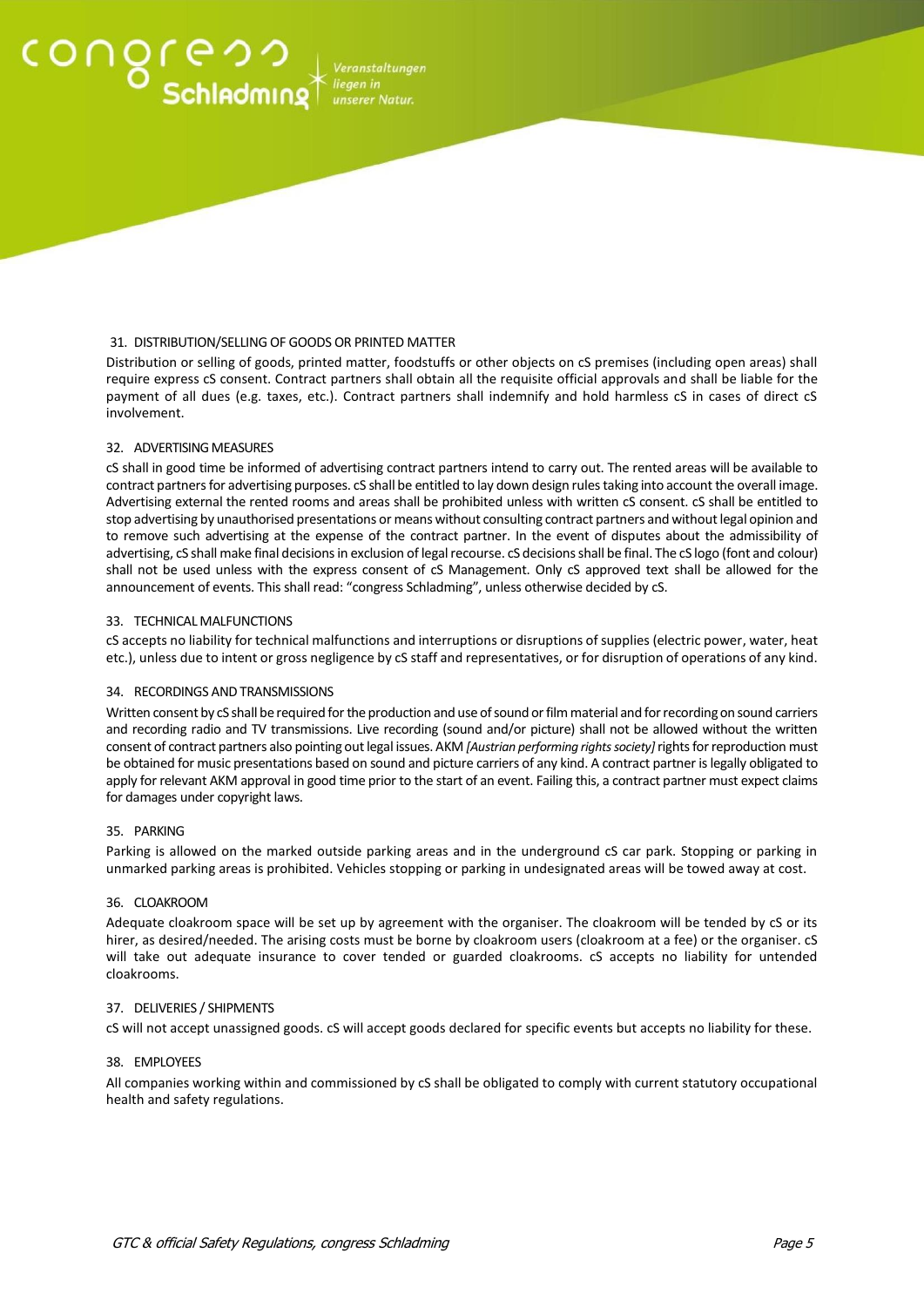# Ongress<br>Schladming

liegen in

# 39. LIABILITY

Contract partners shall carry all risks associated with their events, including preparation for set up, staging and dismantling. Contract partners shall be liable for all damages, including consequential damage, caused by them, any persons they commission or employ, their representatives and also their visitors and guests, irrespective of the party disadvantaged. This shall apply especially to: Damage to buildings and inventory caused by the event, damages caused by objects brought in and during set up and dismantling, all consequences arising from more than the maximum number of visitors agreed upon and inadequate security, all damages arising from delayed vacation of premises or vacation in breach of contract, especially also as a result of renting rendered impossible or only at reduced rates, including compensation for loss of reputation and creditworthiness. Contract partners explicitly undertake to deploy only suitably qualified staff. Damages verifiably caused by organisers or their authorised representative shall be documented and cS will order their remediation. This shall be for the account of the organiser. Instructions by cS staff responsible for an event shall at all times be strictly followed. cS shall be liable exclusively for damages culpably caused, by itself or its responsible agent, with intent or by gross negligence. cS shall accept no liability for accidents involving users of or visitors to objects under the contract. It is thus recommended that own insurance be taken out for such cases of loss. Contract partners shall be obligated to monitor the condition of all paths and access roads falling under road maintenance and to alert cS of any potential dangers.

### 40. ACCIDENTS / INSURANCE

cS accepts no liability for accidents involving users of or visitors to the objects under the contract. Contract partners shall take note that cS has taken out third party insurance (organiser's liability for personal injury and material damages) and that this is subject to Austrian insurance regulations. Insurance cover required over and above this must be discussed with cS. This third party insurance in principle, however, does not cover damages suffered by cS. It is thus recommended that own insurance be taken out for such cases of loss.

# 41. SAFETY REGULATIONS, ACCIDENT PREVENTION AND OTHER STATUTORY AND OFFICIAL REGULATIONS

Contract partners (organisers) are obligated to comply with all legal, official and other relevant accident prevention regulations during setup and dismantlement and for the duration of the event. This shall include safety rules issued by cS. All official bodies, law and order and cS representatives shall be allowed access to the events at all times and instructions given by these shall be heeded. Police, fire brigades and sanitary services shall in the event of danger be alerted without delay. cS is entitled at all times to verify compliance with safety regulations. cS Management or its representatives shall be authorised to immediately remedy non-compliant conditions at the cost of the organiser and at any time to prohibit operations in violation of regulations. cS shall at all times have the right to prohibit the operation of machinery, apparatus, etc. and taking these into operation again should such operation be deemed to endanger or damage c's image. Organisers shall be obligated to comply with requirements and actions prescribed in the event of public emergencies. Organisers shall be liable for all personal injuries, material damages and financial losses caused by his event and its operations or by his employees and third parties. Organisers shall obtain and keep available any local business and official sanitary licences prior to the start of an event. Any costs arising from legal and official regulations shall be for the account of a contract partner. Smoking is prohibited throughout c!

### 42. FIRE PROTECTION PROVISIONS

No fire extinguishing, fire alarm and other safety systems shall be obstructed, covered or blocked. All passages in the areas and the exits must be kept fully clear of objects and shall not be blocked by set-up material, transport equipment, components or other items. This shall also apply to emergency exits. External areas in the immediately vicinity shall also be kept clear at all times. The marked fire brigade zones and the entire area in front of the main entrance shall be kept clear under all circumstances. Naked light and flames (candles, tea lights, aroma lamps and the like) shall only be used with express cS consent. No other sources of ignition and gas-powered apparatus shall be set up and operated anywhere in the building. When installing radiant heaters and other sources of heat anywhere in c it shall be ensured that these are adequately spaced from fire alarms. This will be checked by cS technicians. Special approval shall be obtained from cS, in coordination with the fire brigade, for the use of pyrotechnics, fog machines, hazers and dry ice. Units of the fire brigade will need to be present during such events to switch off the fire alarm as needed. Such costs shall be borne by the organiser. In the event that a false fire alarm is triggered due to actions by the organiser or his guests, the costs of deployment of the fire brigade and consequential costs accruing to the lessor shall be for the organiser's account.

# 43. INSPECTIONS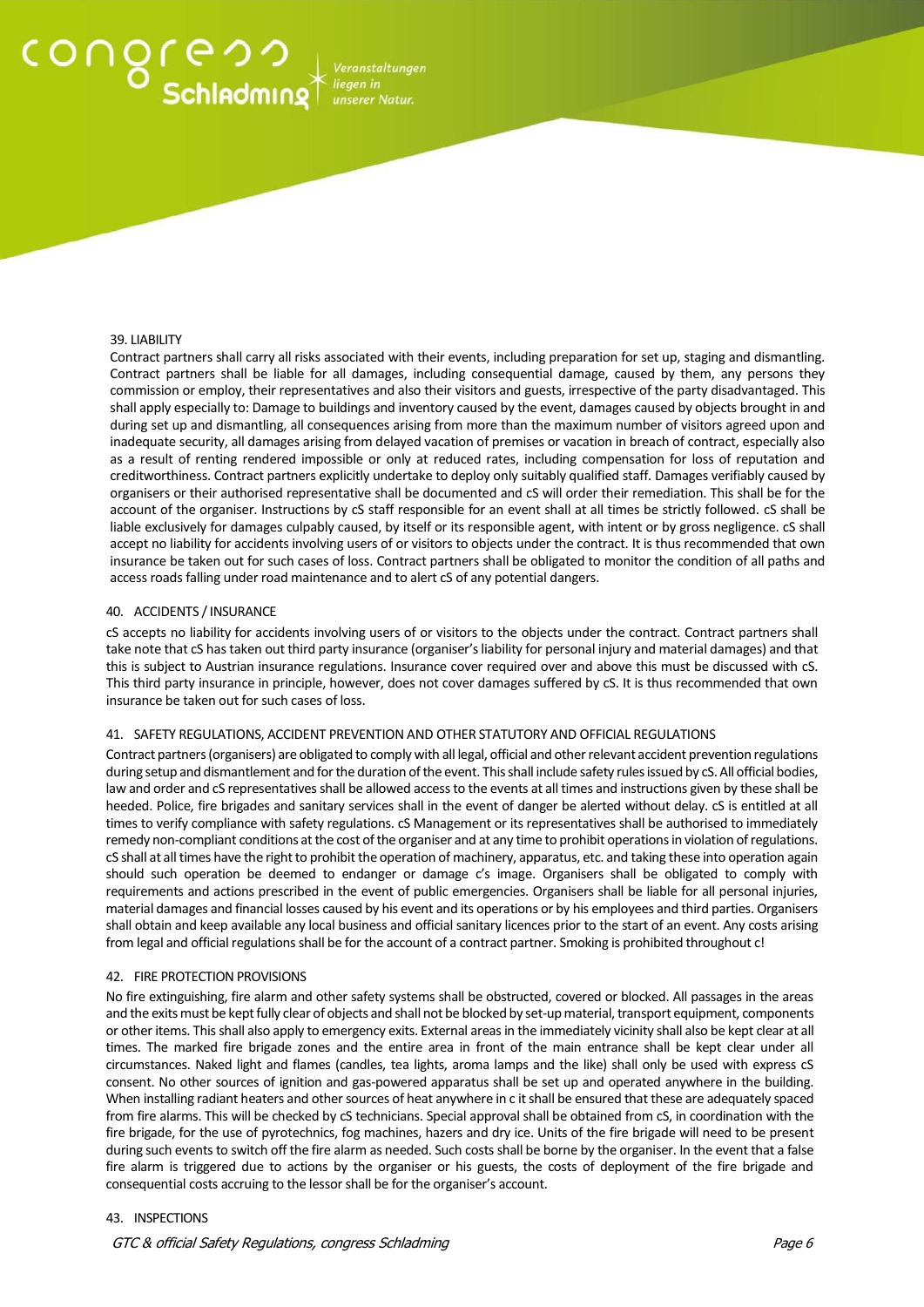Contract partners accept that cS will be entitled to inspect the premises and areas used by them also during the term of the contract, provided the purpose of the contract or justified interests of a contract partner will not thereby be significantly affected. Contract partners shall not be entitled to carry out inspections on their own, unless by prior agreement.

# 44. COMMERCIAL ACTIVITIES

Paid commercial and artistic activities within the framework of the event in c by or on request of an organiser shall require separate agreements.

# 45. TERMS OF PAYMENT / PAYMENT ON ACCOUNT / FINAL SETTLEMENT

Payment on account of 25% of the confirmed reservation amount plus value added tax shall be payable on conclusion of the contract. The invoiced amount shall be payable within 14 days of receipt of invoice. 50% of the estimated rental amount plus value added tax will be invoiced 1 month prior to the start of the event at the latest. This amount shall also be due within 14 days from receipt of invoice. A final statement of rental fees and incidental services plus value added tax as amended will be issued immediately after the event. The balance after setoff shall be payable within 14 days from receipt of invoice or be refunded by cS to an account named by the contract partner.

# 46. DEFAULT OF PAYMENT

Contract partners shall pay cS 10% p.a. interest on arrears plus value added tax after any default on payment.

# 47. cS WITHDRAWAL FROM THE CONTRACT

cS shall be entitled to withdraw from the contract without notice if: a contract partner is in arrears with his financial obligations; cS is not in receipt of the required official approvals or if the event is prohibited by the authorities (a contract partner will in these cases be liable for all arising costs or lost rental); cS becomes aware that the planned event is contrary to agreements, violates existing regulations or will potentially violate public peace, order or security; force majeure or other circumstances compel cS to temporarily or for longer periods close one or more or even all event areas. This also includes restrictions on the use of contractually agreed areas or accesses imposed by refurbishments or rebuilding or through official regulations and requirements. cS will in these cases endeavour to find an alternative solution, no recognition of a legal obligation implied. (Claims for compensation shall in these cases be excluded); bankruptcy or settlement proceedings are instituted over the assets of contract partners; a contract partner remains in arrears under other contracts for more than 30 days. Contract partners shall in such cases have no claim against cS.

# 48. RESCISSION OF CONTRACT BY CONTRACT PARTNERS

Contract partners shall be entitled to withdraw from the contract by unilateral written statement subject to the terms of cancellation below.

# 49. TERMS OF CANCELLATION

Cancellation of the contract up to 1 year, up to 6 months and up to 21 days prior to the start of the event shall attract penalties of 15%, 25% and 50% of the expected contractual rental fee (including value added tax) respectively and 100% shall be due thereafter. cS shall in addition be reimbursed for all already accrued costs and expenditure.

# 50. COMPENSATION

The contract partner cannot set off his obligations under the contract against alleged or actual counter claims.

# 51. CESSION OF RIGHTS

Contract partners shall not, fully or in part, at a fee or free of charge, cede their rights (especially rental rights) or claims to third parties or allow third parties to exercise such rights, unless with written cS consent. Even in cases of approved cession of rights etc., contract partners and such third parties will, however, be held jointly and severally liable for all obligations towards cS.

# 52. WRITTEN FORM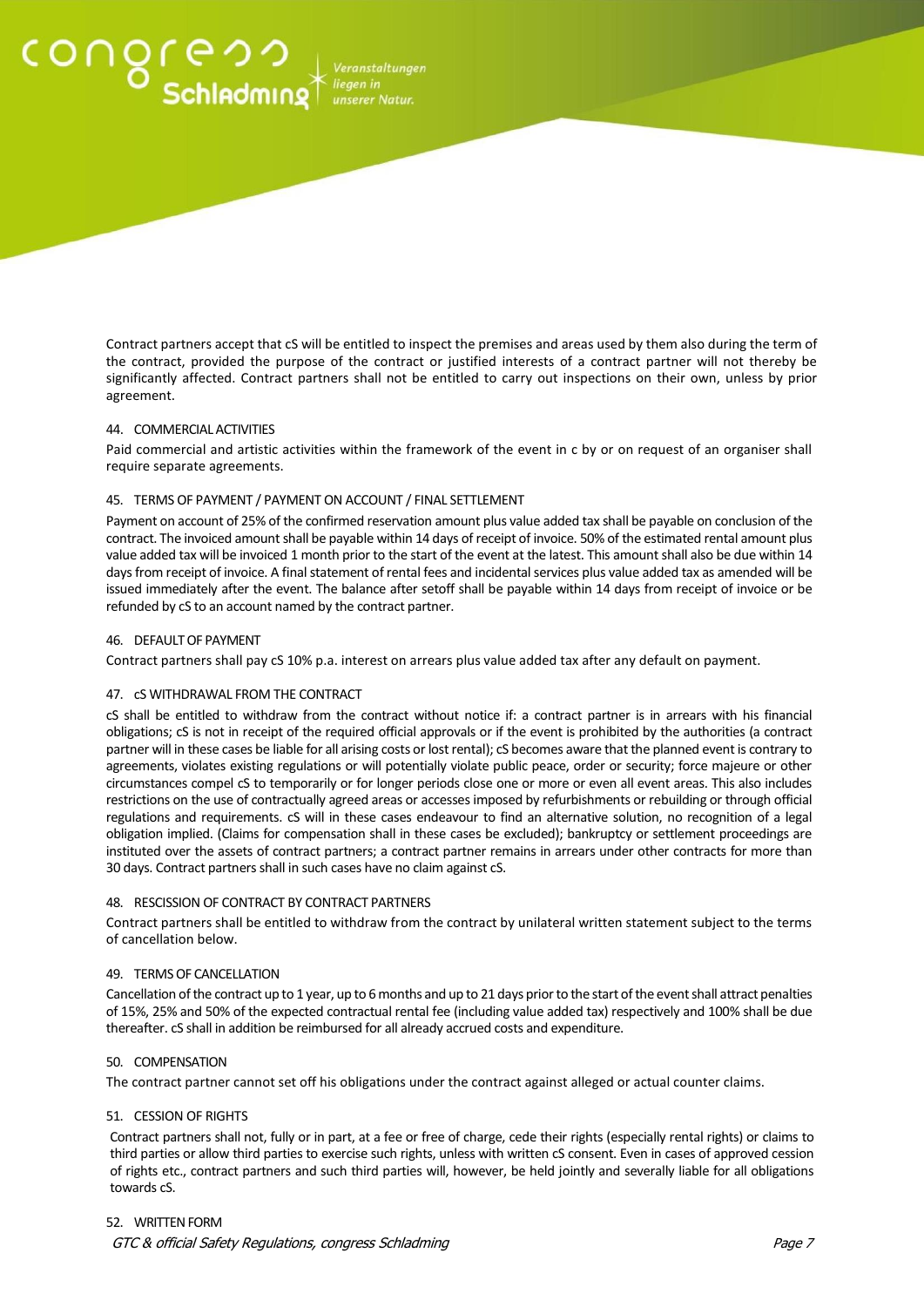# $\text{COMO} \leftarrow \text{SchIndming} \leftarrow \text{Verastaltungen}$

All concluded agreements shall be in writing to be effective.

# 53. LAESIO ENORMIS

Both parties to the contract shall waive objections based on a price of exchange more than or less than half the true value.

# 54. STAMP DUTIES AND LEGAL FEES

All stamp duties and legal fees arising under this contract shall be for the account of the contract partner.

# 55. PLACE OF FULFILMENT AND JURISDICTION

All contracts shall be governed by Austrian law. Exclusively the German text shall be binding in terms of interpretation of contracts. The place of fulfilment and payment in respect of all arising obligations, irrespective of source, shall be Schladming. The responsible court at cS head office shall be agreed responsible for the settlement of any disputes. cS shall, however, also have the right to sue contract partners at their general place of jurisdiction.

# 56. STATUTE OF LIMITATION

Any claims a contract partner may have against cS shall be asserted within 6 months from the end of the event, in writing; failing this, claims shall be deemed statute barred.

# 57. FINAL PROVISIONS

Should one or more provisions under these Terms and Conditions be invalid, this shall not affect the validity of the remaining provisions.

Version 27.02.2019